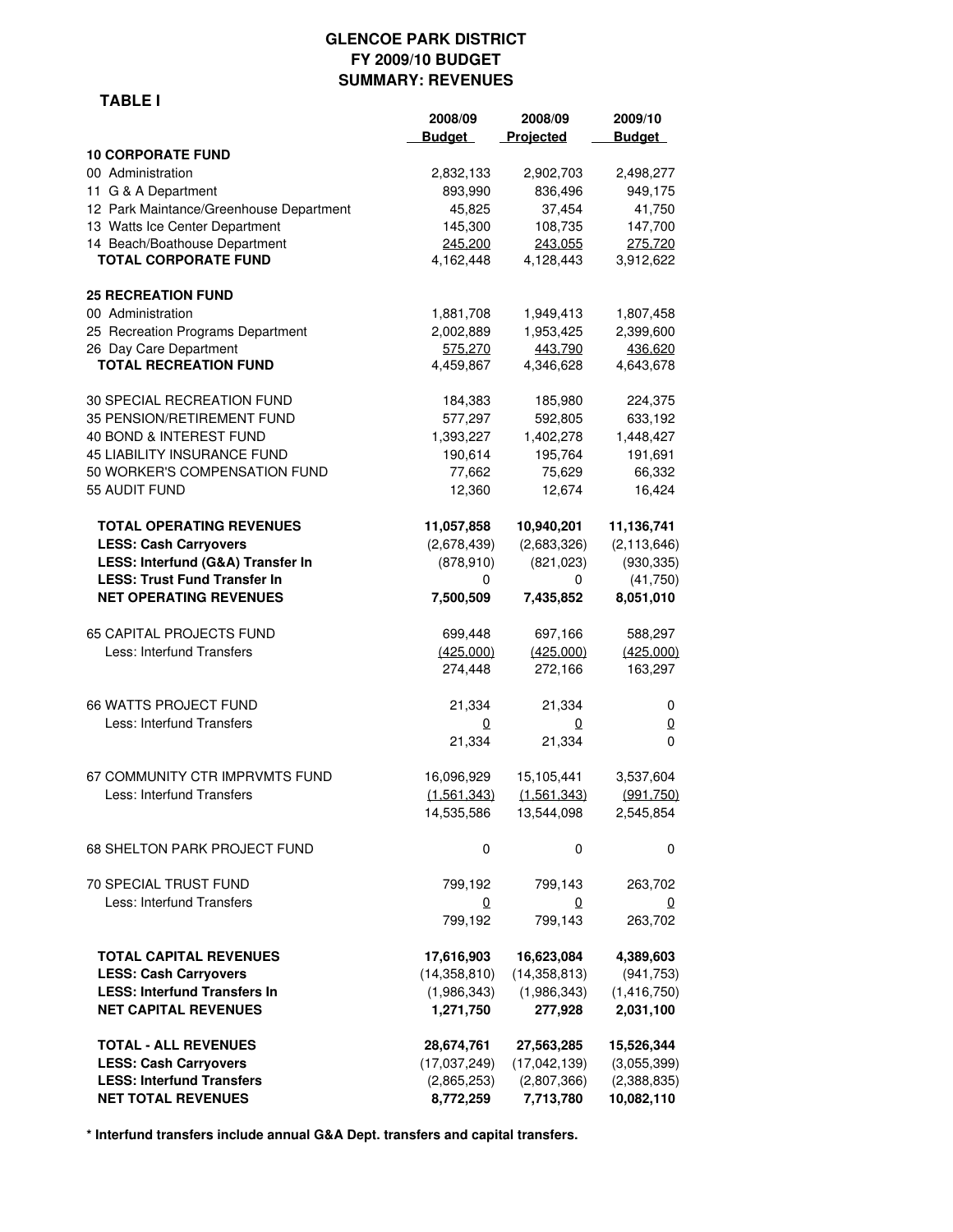# **GLENCOE PARK DISTRICT FY 2009/10 BUDGET SUMMARY: EXPENSES**

#### **TABLE II**

|                                                                                  | 2008/09<br><b>Budget</b>  | 2008/09<br>Projected      | 2009/10<br><b>Budget</b>  |
|----------------------------------------------------------------------------------|---------------------------|---------------------------|---------------------------|
| <b>10 CORPORATE FUND</b>                                                         |                           |                           |                           |
| 00 Administration                                                                | 1,165,000                 | 1,165,000                 | 841,750                   |
| 11 G & A Department                                                              | 893,990                   | 836,496                   | 949,175                   |
| 12 Park Maintance/Greenhouse Department                                          | 940,505                   | 920,289                   | 954,765                   |
| 13 Watts Ice Center Department                                                   | 228,555                   | 209,745                   | 230,300                   |
| 14 Beach/Boathouse Department                                                    | 319,825                   | 298,061                   | 349,070                   |
| SUB-TOTAL<br>LESS: Interfund Transfers (G&A/Capital)                             | 3,547,875                 | 3,429,591                 | 3,325,060                 |
| <b>TOTAL CORPORATE FUND</b>                                                      | (1,507,775)<br>2,040,100  | (1,485,195)<br>1,944,396  | (1,204,585)<br>2,120,475  |
| <b>25 RECREATION FUND</b>                                                        |                           |                           |                           |
| 00 Administration                                                                | 1,652,200                 | 1,485,966                 | 1,830,060                 |
| 25 Recreation Programs Department                                                | 1,573,023                 | 1,516,736                 | 1,820,983                 |
| 26 Day Care Department                                                           | 589,035                   | 484,978                   | 457,804                   |
| SUB-TOTAL<br>LESS: Interfund Transfers (G&A)                                     | 3,814,258<br>(536, 135)   | 3,487,680<br>(500, 828)   | 4,108,847<br>(667, 500)   |
| <b>TOTAL RECREATION FUND</b>                                                     | 3,278,123                 | 2,986,852                 | 3,441,347                 |
| 30 SPECIAL RECREATION FUND                                                       | 129,282                   | 113,790                   | 205,960                   |
| <b>LESS: Interfund Transfers</b>                                                 | 0                         | 0                         | (75,000)                  |
|                                                                                  | 129,282                   | 113,790                   | 130,960                   |
| 35 PENSION/RETIREMENT FUND                                                       | 421,000                   | 396,308                   | 453,000                   |
| 40 BOND & INTEREST FUND                                                          | 1,250,831                 | 1,250,731                 | 1,251,967                 |
| <b>45 LIABILITY INSURANCE FUND</b>                                               | 111,137                   | 108,813                   | 136,634                   |
| 50 WORKER'S COMPENSATION FUND                                                    | 33,892                    | 33,892                    | 31,410                    |
| 55 AUDIT FUND                                                                    | 5,750                     | 5,750                     | 9,500                     |
| <b>TOTAL OPERATING EXPENSES</b>                                                  | 9,314,025                 | 8,826,555                 | 9,522,378                 |
| LESS: Interfund Transfers(G&A/Capital)<br><b>NET OPERATING EXPENSES</b>          | (2,043,910)<br>7,270,115  | (1,986,023)<br>6,840,532  | (1,947,085)<br>7,575,293  |
| <b>65 CAPITAL PROJECTS FUND</b>                                                  | 698,815                   | 535,869                   | 579,025                   |
| <b>LESS: Interfund Transfers</b>                                                 | (247,000)                 | (247,000)                 | (400,000)                 |
|                                                                                  | 451,815                   | 288,869                   | 179,025                   |
| <b>66 WATTS PROJECT FUND</b>                                                     | 21,343                    | 21,343                    | 0                         |
| <b>LESS: Interfund Transfers</b>                                                 | (21, 343)                 | (21, 343)                 | 0                         |
|                                                                                  | 0                         | 0                         | 0                         |
| 67 COMMUNITY CTR IMPRVMTS FUND                                                   | 16,093,065                | 14,561,587                | 3,517,601                 |
| <b>68 SHELTON PARK PROJECT FUND</b>                                              | 0                         | 0                         | 0                         |
| 70 SPECIAL TRUST FUND                                                            | 565,500                   | 562,541                   | 49,250                    |
| <b>LESS: Interfund Transfers</b>                                                 | (553,000)                 | (553,000)                 | (41,750)                  |
|                                                                                  | 12,500                    | 9,541                     | 7,500                     |
| <b>TOTAL CAPITAL EXPENSES</b>                                                    | 17,378,723                | 15,681,340                | 4,145,876                 |
| <b>LESS: Interfund Transfers</b>                                                 | (821, 343)                | (821.343)                 | (441.750)                 |
| <b>NET CAPITAL EXPENSES</b>                                                      | 16,557,380                | 14,859,997                | 3,704,126                 |
| <b>TOTAL - ALL EXPENSES(incl trfs)</b><br><b>LESS: Total Interfund Transfers</b> | 26,692,748<br>(2,865,253) | 24,507,895<br>(2,807,366) | 13,668,254<br>(2,388,835) |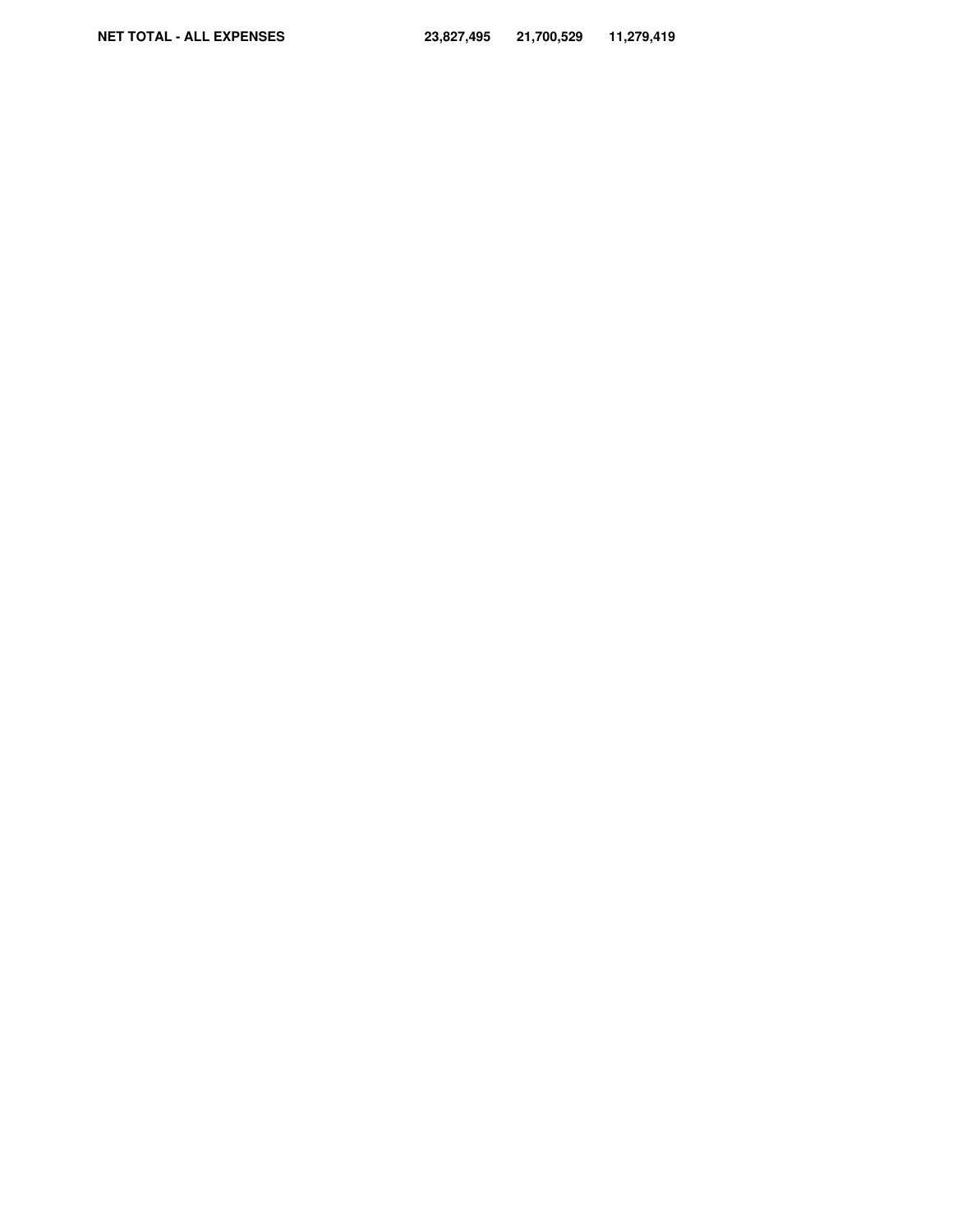# **GLENCOE PARK DISTRICT FY 2009/10 BUDGET SUMMARY: OPERATING SURPLUS/(DEFICIT)**

#### **TABLE III**

|                                           | 2008/09       | 2008/09    | 2009/10       |
|-------------------------------------------|---------------|------------|---------------|
|                                           | <b>Budget</b> | Projected  | <b>Budget</b> |
| <b>10 CORPORATE FUND</b>                  |               |            |               |
| 00 - Administration                       | 1,667,133     | 1,737,703  | 1,656,527     |
| 11 - G & A Department                     | 0             | 0          | 0             |
| 12 - Park Maintance/Greenhouse Department | (894, 680)    | (882, 835) | (913, 015)    |
| 13 Watts Ice Center Department            | (83, 255)     | (101, 010) | (82,600)      |
| 14 Beach/Boathouse Department             | (74.625)      | (55.006)   | (73.350)      |
| <b>TOTAL CORPORATE FUND</b>               | 614,573       | 698,852    | 587,562       |
| <b>25 RECREATION FUND</b>                 |               |            |               |
| 00 - Administration                       | 229,508       | 463,447    | (22,602)      |
| 25 Recreation Programs Department         | 429,866       | 436,689    | 578,617       |
| 26 Day Care Department                    | (13, 765)     | (41.188)   | (21.184)      |
| <b>TOTAL RECREATION FUND</b>              | 645,609       | 858,948    | 534,831       |
|                                           |               |            |               |
| 30 SPECIAL RECREATION FUND                | 55,101        | 72,190     | 18,415        |
| 35 PENSION/RETIREMENT FUND                | 156,297       | 196,497    | 180,192       |
|                                           |               |            |               |
| 40 BOND & INTEREST FUND                   | 142,396       | 151,547    | 196,460       |
| <b>45 LIABILITY INSURANCE FUND</b>        | 79,477        | 86,951     | 55,057        |
| 50 WORKER'S COMPENSATION FUND             | 43,770        | 41,737     | 34,922        |
| 55 AUDIT FUND                             | 6,610         | 6,924      | 6,924         |
| <b>TOTAL OPERATING NET</b>                | 1,743,833     | 2,113,646  | 1,614,363     |
| <b>65 CAPITAL PROJECTS FUND</b>           | 633           | 161,297    | 9,272         |
| <b>66 WATTS PROJECT FUND</b>              | 0             | $\Omega$   |               |
|                                           |               |            | 0             |
| 67 COMMUNITY CTR IMPRVMTS FUND            | 3,864         | 543,854    | 20,003        |
| <b>68 SHELTON PARK FUND</b>               | 0             | 0          | 0             |
| <b>70 SPECIAL TRUST FUND</b>              | 233,692       | 236,602    | 214,452       |
| TOTAL NET - CAPITAL FUNDS                 | 238,189       | 941,753    | 243,727       |
| <b>TOTAL NET - ALL FUNDS</b>              | 1,982,022     | 3,055,399  | 1,858,090     |